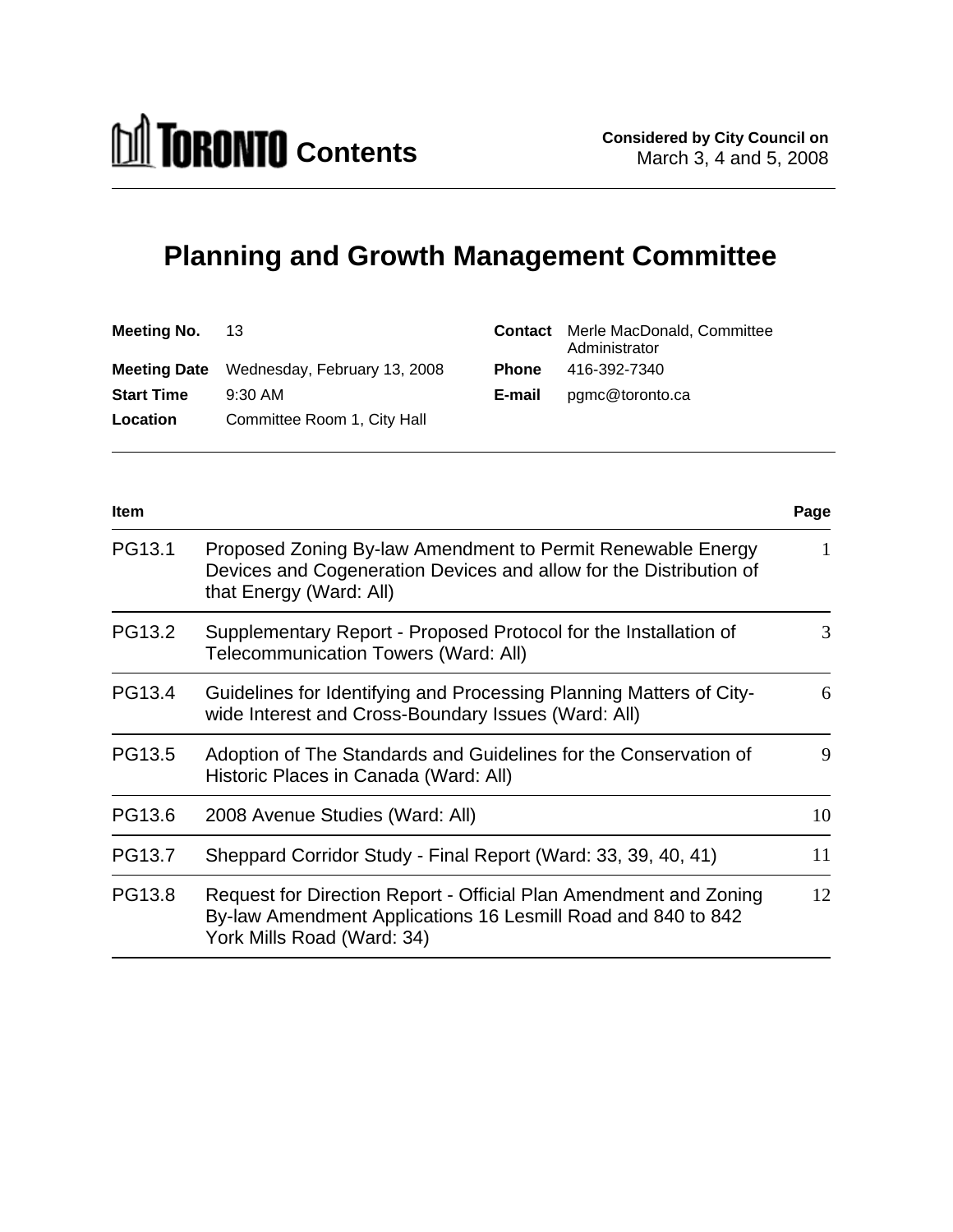

 $\frac{1}{2}$  ,  $\frac{1}{2}$  ,  $\frac{1}{2}$  ,  $\frac{1}{2}$  ,  $\frac{1}{2}$  ,  $\frac{1}{2}$  ,  $\frac{1}{2}$  ,  $\frac{1}{2}$  ,  $\frac{1}{2}$  ,  $\frac{1}{2}$  ,  $\frac{1}{2}$  ,  $\frac{1}{2}$  ,  $\frac{1}{2}$  ,  $\frac{1}{2}$  ,  $\frac{1}{2}$  ,  $\frac{1}{2}$  ,  $\frac{1}{2}$  ,  $\frac{1}{2}$  ,  $\frac{1$ 

# **Planning and Growth Management Committee**

| Meeting No. 13     |                                           | <b>Contact</b> Merle MacDonald, Committee<br>Administrator |  |  |  |  |
|--------------------|-------------------------------------------|------------------------------------------------------------|--|--|--|--|
|                    | Meeting Date Wednesday, February 13, 2008 | <b>Phone</b> 416-392-7340                                  |  |  |  |  |
| Start Time 9:30 AM |                                           | E-mail pgmc@toronto.ca                                     |  |  |  |  |
| Location           | Committee Room 1, City Hall               |                                                            |  |  |  |  |

# **Proposed Zoning By-law Amendment to Permit Renewable Energy Devices and Cogeneration Devices and allow for the Distribution of that Energy**

## **City Council Decision**

City Council on March 3, 4 and 5, 2008, adopted the following motions:

- 1. City Council enact the Renewable Energy Zoning By-law for the City of Toronto substantially in accordance with the draft zoning by-law identified as Attachment 1 of the report.
- 2. The Acting Chief Planner and Executive Director, City Planning, in consultation with the Executive Director and Chief Building Official and the Chief Administrative Officer, Toronto and Region Conservation Authority, be requested to report to the Planning and Growth Management Committee on any further amendments or actions necessary to address impacts on wind turbine locations adjacent to ravines.
- 3. The Acting Chief Planner and Executive Director, City Planning, be requested to report back to the Planning and Growth Management Committee on any impacts of wind turbine installations on residential properties as part of the City-wide Zoning By-law Review.
- 4. Council receive the report (February 26, 2008) from the Acting Chief Planner and Executive Director, City Planning (PG13.1a), for information.

Public Meeting

(January 31, 2008) Report from Chief Planner and Executive Director, City Planning Division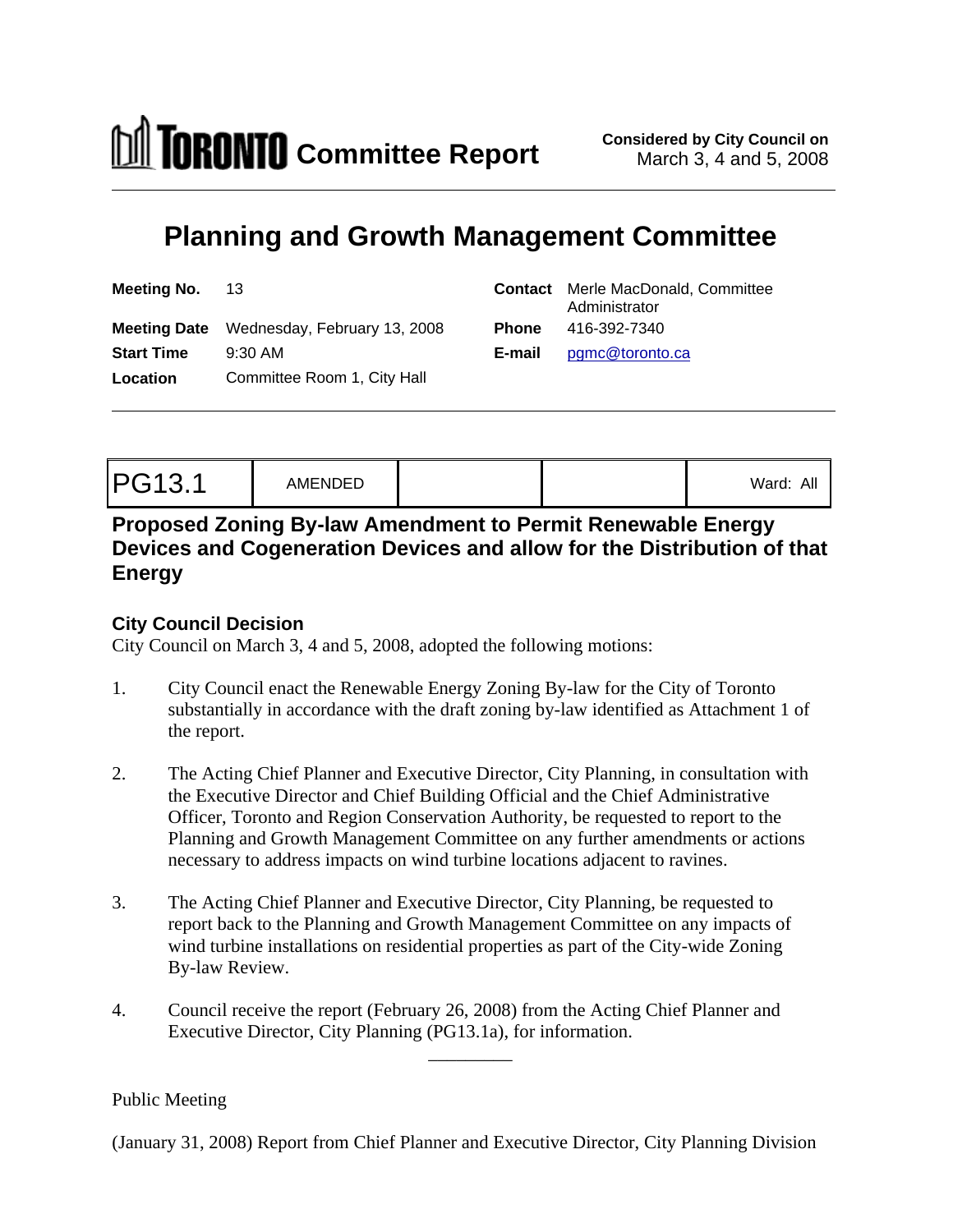## **Committee Recommendations**

The Planning and Growth Management Committee recommends that:

1. City Council enact the Renewable Energy Zoning By-law for the City of Toronto substantially in accordance with the draft zoning by-law identified as Attachment 1 of the report.

## **Decision Advice and Other Information**

The Planning and Growth Management Committee held a public meeting on February 13, 2008, and notice was given in accordance with the Planning Act.

The Planning and Growth Management Committee requested:

- 1. the Acting Chief Planner and Executive Director of City Planning to include in his review of The Living Downtown Study provisions to protect solar panels and passive solar energy technology as part of the Living Downtown/Tall Building review being conducted this year; and
- 2. referred the communication dated February 8, 2008 from Ben Hamilton of Enbridge Gas Distribution to the Acting Chief Planner and Executive Director, City Planning, for review and report to City Council on March 3, 2008.

## **Financial Impact**

These recommendations will have no financial impact beyond what has already been approved in the current year's budget.

## **Summary**

The purpose of this report is to recommend adoption of a stand-alone city-wide zoning by-law to permit renewable energy devices and co-generation energy devices in all zones of the City, subject to certain regulations, and to permit the distribution of energy from those devices into a distribution network.

The City's Official Plan supports the use of renewable energy devices as part of its intent to improve air quality, reduce greenhouse gas emissions and reduce electricity demand. The Official Plan's intent in this regard is also consistent with the City's initiatives for the Climate Change, Clean Air and Sustainable Energy Action Plan.

## **Background Information**

Zoning By-law Amendment - Renewable Energy Devices ... and allow for the distribution of that Energy [\(http://www.toronto.ca/legdocs/mmis/2008/pg/bgrd/backgroundfile-10467.pdf](http://www.toronto.ca/legdocs/mmis/2008/pg/bgrd/backgroundfile-10467.pdf))

# **Additional Background Information (City Council)**

Report (February 26, 2008) from the Acting Chief Planner and Executive Director, City Planning [\(PG13.1a](http://www.toronto.ca/legdocs/mmis/2008/cc/bgrd/pg13.1a.pdf))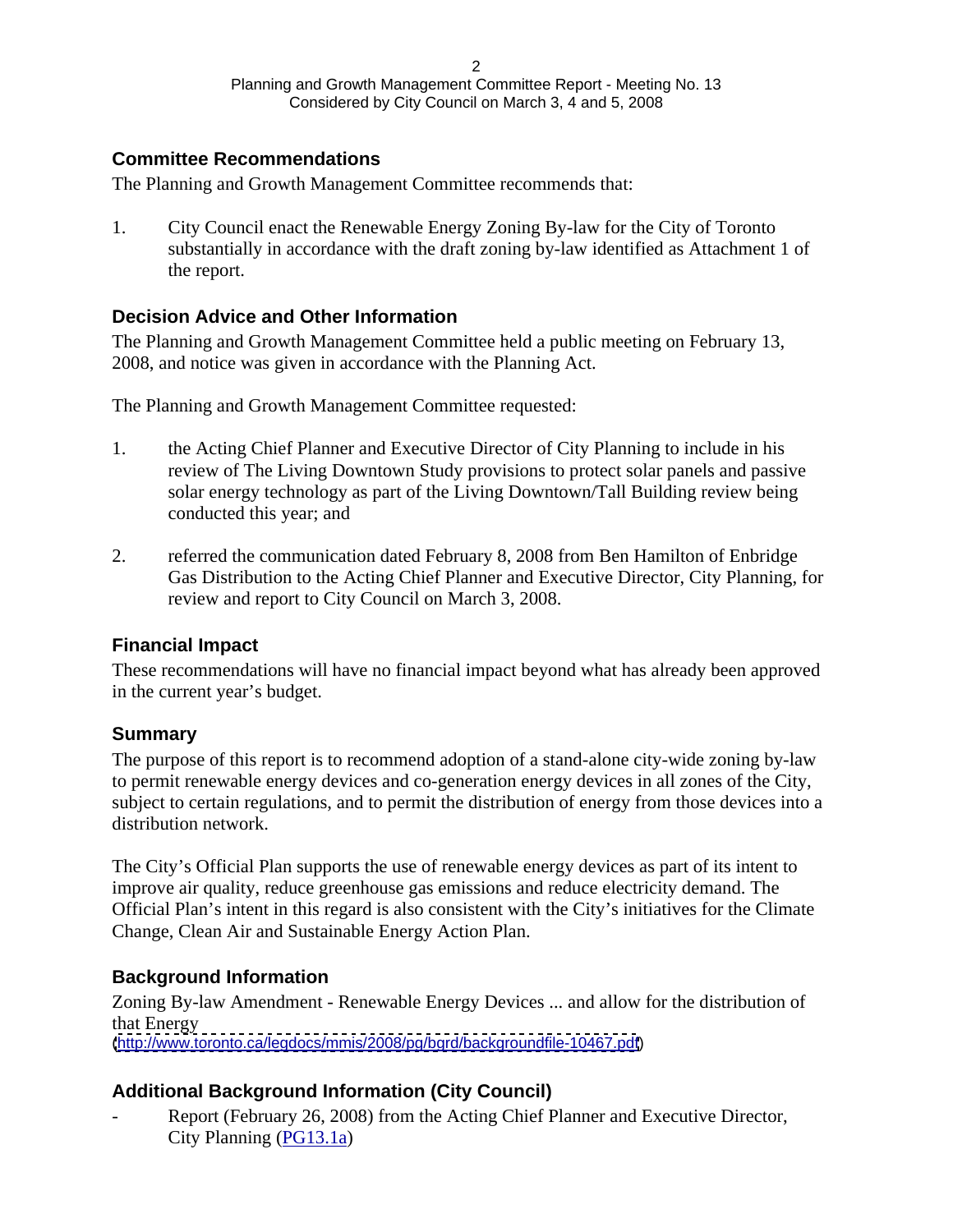# **Communications**

(February 11, 2008) e-mail from Dennis Bartels, Next Generation Energy Alternatives (PG.New.PG13.1.1) (February 12, 2008) e-mail from Leonard G.D. Allen, President, Solera Sustainable Energies Company (PG.New.PG13.1.2) (February 12, 2008) e-mail from Meg Davis, Vice President Development, West Don Lands, Waterfront Toronto (PG.New.PG13.1.3) (February 13, 2008) e-mail from Keith Stewart, Manager, Climate Change Campaign, WWF-Canada (PG.New.PG13.1.4) (February 13, 2008) e-mail from Ben Hamilton, Manager, Municipal Relations, Enbridge Gas Distribution Inc (PG.New.PG13.1.5)

## **Speakers**

Keith Stewart, WWF – Canada David Booz, Downtown West Solar Energy Project Councillor Cliff Jenkins, Ward 25 Don Valley West

| D <sub>C</sub> 122<br>.<br>- 1 | AMENDEL |  |  | Ward <sup>.</sup><br>All |
|--------------------------------|---------|--|--|--------------------------|
|--------------------------------|---------|--|--|--------------------------|

# **Supplementary Report - Proposed Protocol for the Installation of Telecommunication Towers**

# **City Council Decision**

City Council on March 3, 4 and 5, 2008, adopted the following motions:

- 1. City Council approve the amended City of Toronto Telecommunications Tower and Antenna Protocol attached to the report (February 28, 2008) from the Acting Chief Planner and Executive Director, City Planning (PG13.2d), subject to:
	- a. deleting from Part (a) of Section 8 both instances of the word "may" and replacing them with the word "shall", so that the preamble reads as follows:
		- "8.(a) The proponent shall be required, if requested by the City, to enter into an agreement, which shall include the following requirements:";
	- b. deleting the following Part (b) from Section 10, headed "Building Permits":
		- "10(b) A building permit is not required:
			- (i) For the design and construction of the telecommunication antennae or telecommunication tower structures."; and
	- c. amending Section 11, "Public Consultation", as follows: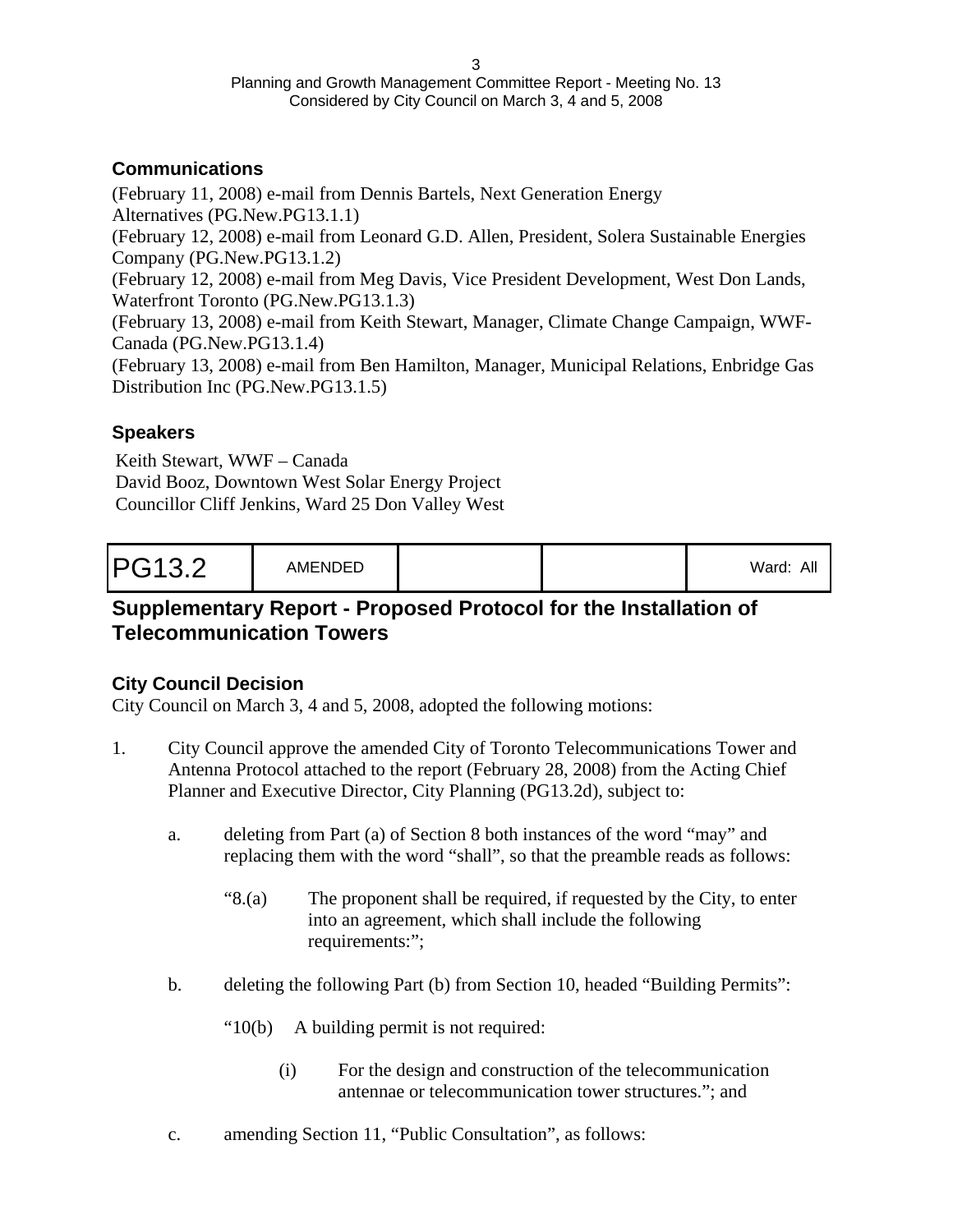- (i) replacing Section 11.B.(a) with the following:
	- "11.B.(a) For proposals that do not meet the exemption criteria in Section 11A, the proponent will be responsible for organizing and chairing the community meeting.";
- (ii) replacing Section 11.B.(c) with the following:
	- "11.B.(c) That Notice be provided to all property owners and tenants located within 400 metres of a proposed Telecommunication Tower, and within 25 metres of a proposed antenna, such Notice to be prepared and sent by the City Clerk's Office as pre-paid first-class mail, with all costs to be borne by the Applicant."; and
- (iii) replacing Section 11.B. $(g)$  with the following:
	- " $11.B.(g)$  The proponent will also make available at the community meeting an appropriate visual display, including at a minimum, a display-size (24"x36") colour photograph of the subject property with a superimposed image of the proposed telecommunication tower.".
- 2. City Council direct that the protocol come into effect 30 days after the date of Council approval.
- 3. City Council direct the Acting Chief Planner and Executive Director of City Planning, in consultation with Industry Canada, to review the protocol in two years' time and report to the Planning and Growth Management Committee on any issues arising from the review and any related zoning issues on which all telecommunications towers reside.
- 4. City Council direct that the fees for the processing of applications for telecommunication towers be based on full cost recovery, including the cost of staff time from all departments.
- 5. City Council approve a Toronto Telecommunications Tower and Antenna application review fee of \$2,133.00, subject to further review by staff.
- 6. City Council enact a by-law in a form required by the City Solicitor to amend Chapter 441, Fees, to include application fees for the processing of applications under the City of Toronto Telecommunication Tower and Antenna Protocol in the amounts as recommended in Part **5** above.
- 7. City Council request the City Clerk to forward a copy of the report and the attached protocol to the following for information:
	- a. Industry Canada;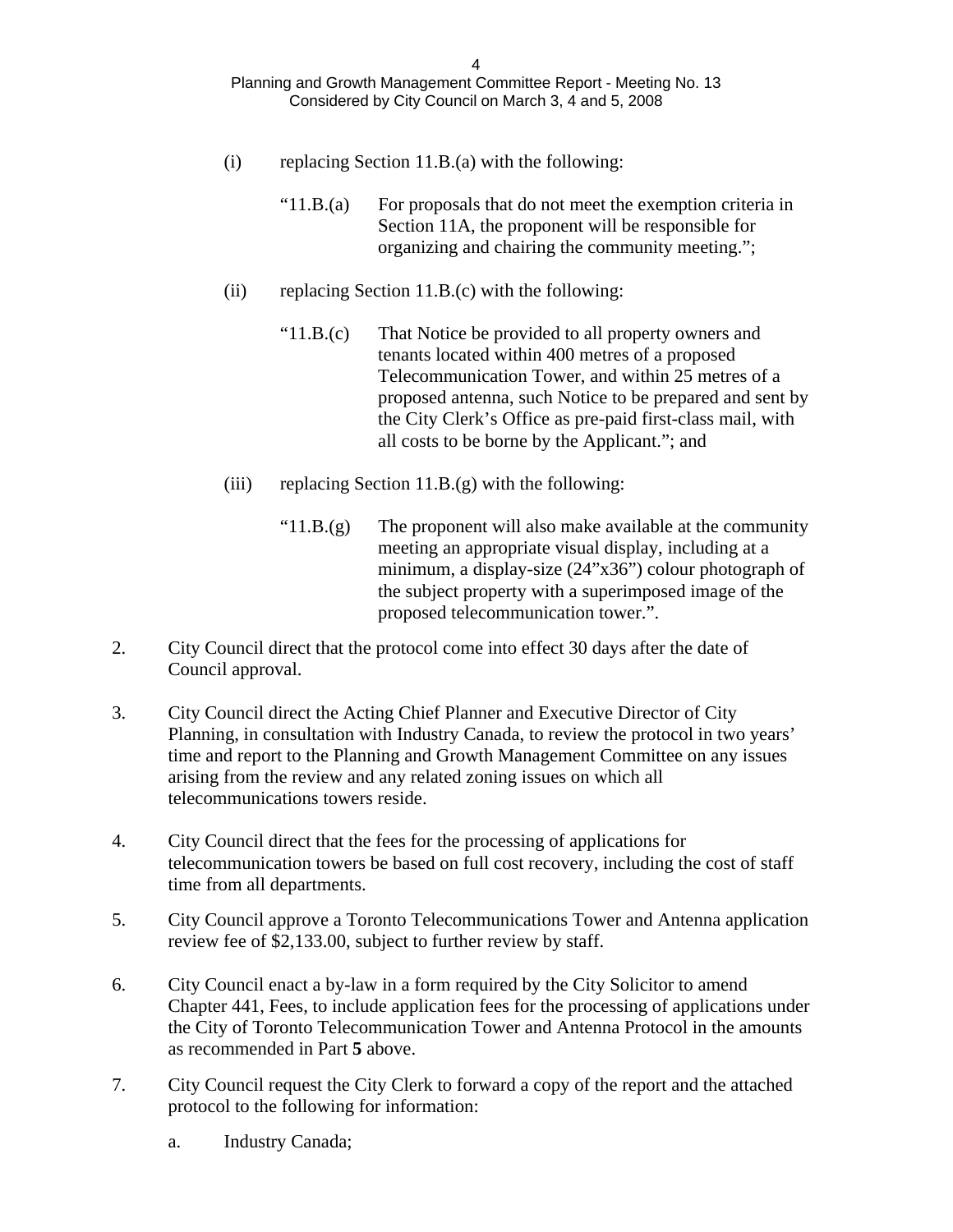- b. Federation of Canadian Municipalities; and
- c. Representatives of the telecommunication industry.
- 8. The Acting Chief Planner and Executive Director, City Planning, in consultation with the Executive Director and Chief Building Official, be requested to report to the Planning and Growth Management Committee with a list of locations of all existing and proposed telecommunications towers in the City of Toronto, including the ward where they are located, street address, existing zoning, and any other pertinent details. If this information is not available, the Acting Chief Planner be requested to obtain this information from Industry Canada.

## **[Link to approved City of Toronto Telecommunications Tower and Antenna Protocol](http://www.toronto.ca/legdocs/mmis/2008/cc/bgrd/pg13.2att.pdf)**

Public Meeting

(January 28, 2008) Report from Chief Planner and Executive Director, City Planning Division

 $\frac{1}{2}$  , and the contract of the contract of the contract of the contract of the contract of the contract of

## **Committee Recommendations**

The Planning and Growth Management Committee recommends that City Council:

- 1. Approve the amended Attachment 1: Revised Draft Telecommunications Protocol entitled "City of Toronto Telecommunications Tower and Antenna Protocol".
- 2. Direct that the protocol come into effect 30 days after the date of Council approval.
- 3. Direct the Acting Chief Planner and Executive Director of City Planning, in consultation with Industry Canada, to review the protocol in two years' time and report to the Planning and Growth Management Committee on any issues arising from the review and any related zoning issues on which all telecommunications towers reside.
- 4. Direct that the fees for the processing of applications for telecommunication towers be based on full cost recovery, including the cost of staff time from all departments.
- 5. Enact a by-law in a form required by the City Solicitor to amend Chapter 441, Fees, to include application fees for the processing of applications under the City of Toronto Telecommunication Tower and Antenna Protocolin the amounts *as* recommended in Recommendation 4 above.
- 6. Request the City Clerk to forward a copy of the report and the attached protocol to the following for information:
	- a. Industry Canada
	- b. Federation of Canadian Municipalities
	- c. Representatives of the telecommunication industry.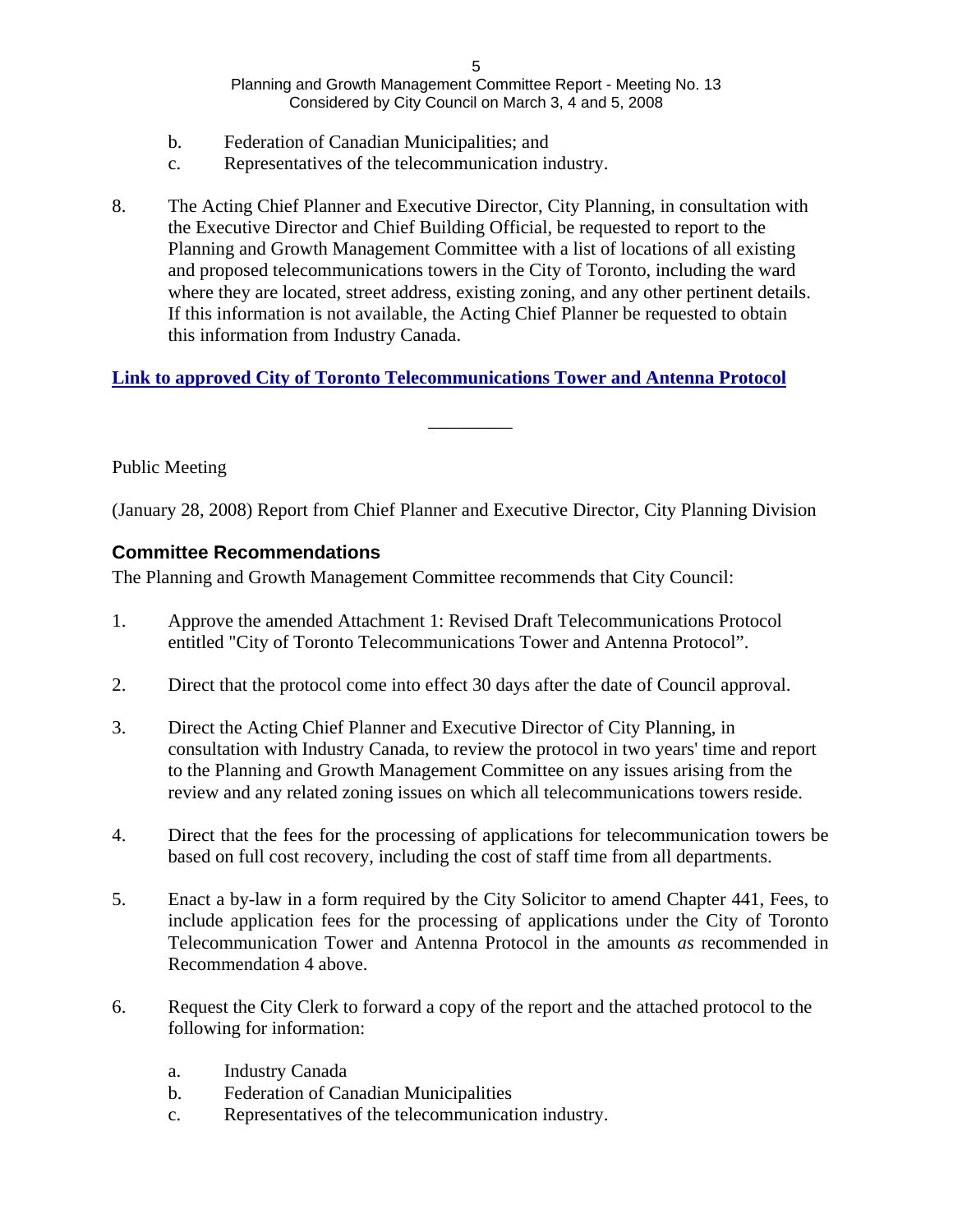## **Decision Advice and Other Information**

The Planning and Growth Management Committee held a public meeting on January 10, 2008, and notice was given in accordance with Municipal Code Chapter 441, Fees and Charges.

Persons who addressed the Committee are listed under Speakers.

The Planning and Growth Management Committee adjourned the public meeting to February 13, 2008, and referred the report along with Members' Motions, to staff for consultation with representatives of the telecommunications industry and report back to the Committee meeting of February 13, 2008.

The Planning and Growth Management Committee requested the Acting Chief Planner and Executive Director of City Planning to report to City Council on March 3, 2008, detailing the costs associated with processing applications for Telecommunications Towers as stated in Recommendation 4.

## **Financial Impact**

The financial impact of the telecommunication review protocol was discussed in the Staff Report dated, December 12, 2007.

## **Summary**

At its meeting of January 10, 2008, the Planning and Growth Management Committee referred a report on Telecommunication Towers and motions by Councillor Filion and Councillor Ainslie to staff for consultation with representatives of the telecommunications industry. The Committee directed staff to report back to the February 13, 2008 meeting of the Committee.

Staff have met with the telecommunications industry and recommend that some modifications be made to the City's draft protocol for the review of telecommunication towers. The modifications address the majority of the telecommunications industry's concerns, but maintain appropriate controls and public consultation requirements.

## **Background Information**

Supplementary Report - Proposed Protocol for the Installation of Telecommunication Towers [\(http://www.toronto.ca/legdocs/mmis/2008/pg/bgrd/backgroundfile-10457.pdf](http://www.toronto.ca/legdocs/mmis/2008/pg/bgrd/backgroundfile-10457.pdf))

## **Additional Background Information (City Council)**

Report (February 28, 2008) from the Acting Chief Planner and Executive Director, City Planning [\(PG13.2d\)](http://www.toronto.ca/legdocs/mmis/2008/cc/bgrd/pg13.2d.pdf)

## **Communications**

(January 9, 2008) letter from Stephen J. D'Agostino, Thomson Rogers Barristers and Solicitors (PG.New.PG13.2.1) (February 12, 2008) letter from Stephen J. D'Agostino, Thomson Rogers Barristers and Solicitors (PG.New.PG13.2.2)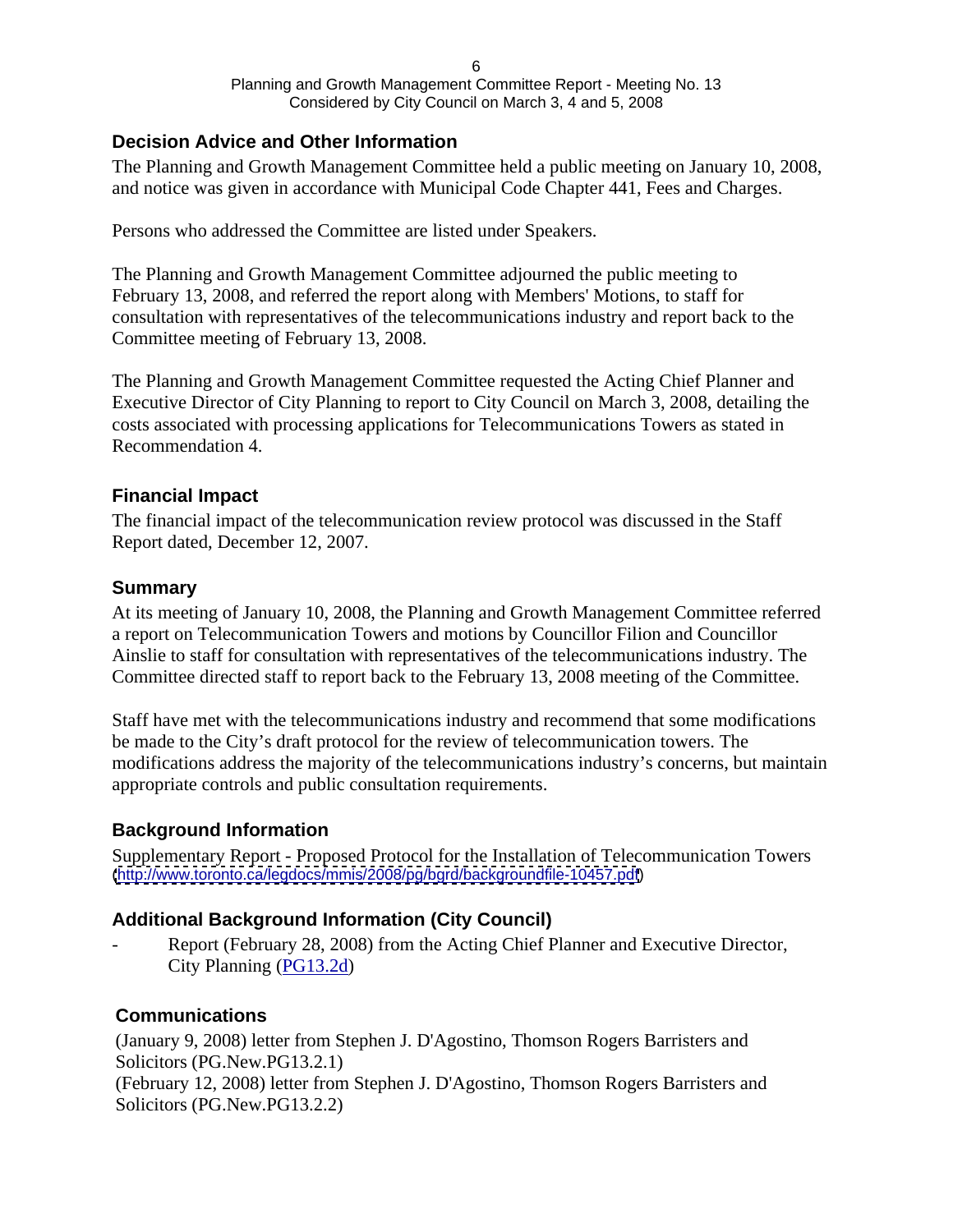## **Speakers**

Stephen D'Agostino, Thomson Rogers, Barristers and Solicitors Councillor Cesar Palacio, Ward 17 Davenport

## **2a Proposed Protocol for the Installation of Telecommunications Towers and Comments on Industry Canada's Draft Client Procedure Circular**

(December 12, 2007) Report from Chief Planner and Executive Director, City Planning Division **Division** 

## **Financial Impact**

Staff currently estimates that the annual number of new cellular towers on an ongoing basis is expected to be approximately 10 per annum. However, Industry Canada's new regulations may encourage Telecommunications providers to modify their proposals so that they will be exempt from municipal review. This may result in a lower number of applications.

If approved, this application fee could result in additional revenues of \$20,000 annually, based on the estimation of 10 applications per year. City Planning's 2009 Operating Budget submission will include revenue adjustments based on application activity in 2008.

Operating costs associated with the implementation of the City's Telecommunications Protocol will be dependent on the number of applicants, and will be absorbed within the Program's 2008 Operating Budget. Staff will monitor the impact of the Protocol on the operations of City Planning and report back as part of the 2009 operating budget process on any need for additional resources to be funded through the anticipated revenue stream.

The Deputy City Manager and Chief Financial Officer has reviewed this report and agrees with the financial impact information.

## **Summary**

This report provides recommendations on a finalized protocol for the Development of Telecommunication Towers and Antennas.

Under the Radiocommunications Act, Industry Canada has the final authority to approve the location of telecommunication towers and antennae. Industry Canada has a process for taking municipal and public concerns into consideration during their review of telecommunications proposals. While other Canadian municipalities have developed protocols to review telecommunication proposals, the City of Toronto has not developed a protocol.

The proposed City of Toronto Telecommunication Tower and Antenna Protocol establishes a harmonized City-wide process and criteria for evaluating telecommunication proposals. The protocol includes criteria and guidelines: to minimize the number of new telecommunication towers; to appropriately site and locate new towers where necessary; and to establish a public consultation process.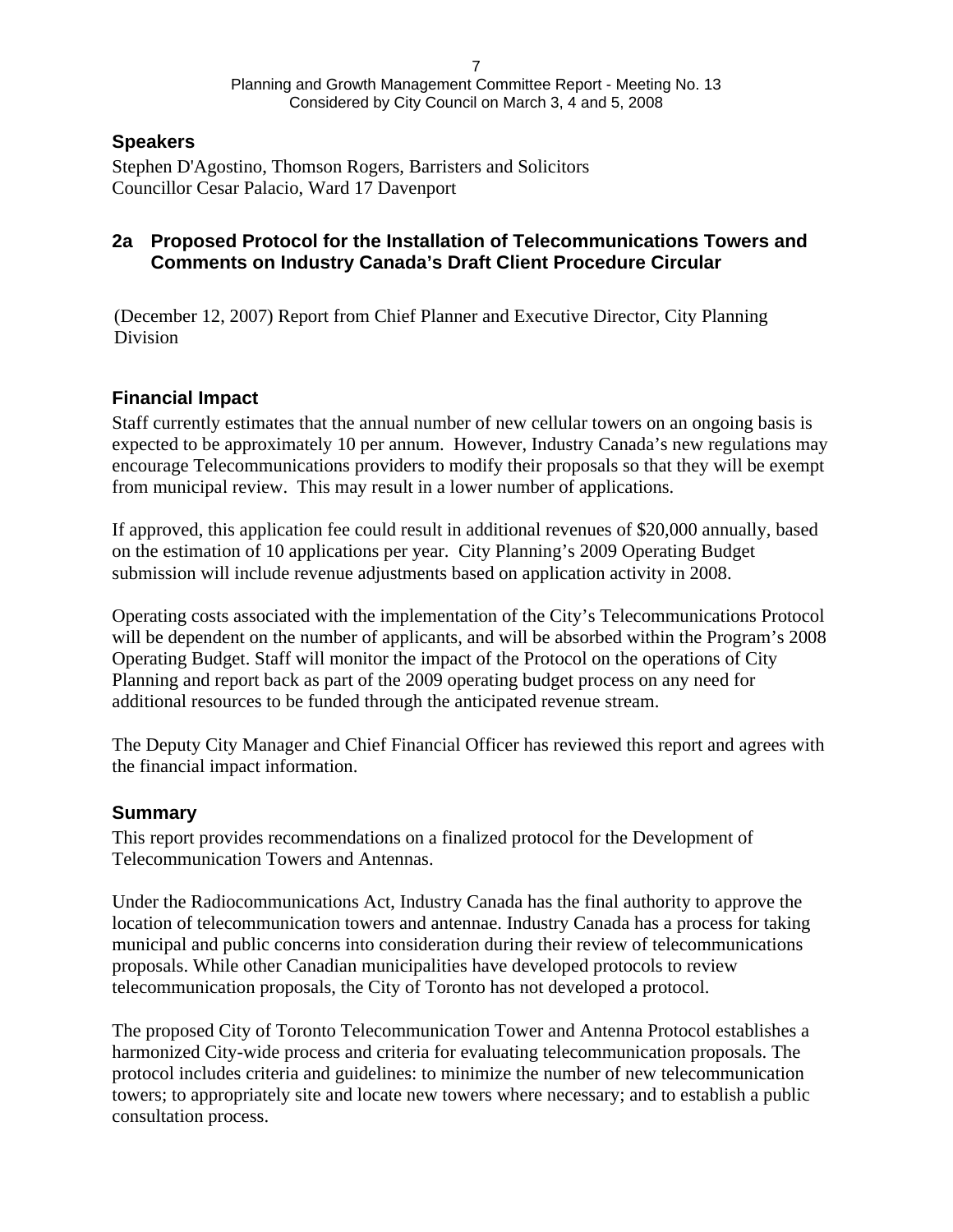The Protocol will ensure that the installations which might be a concern to the public undergo both a City review and public consultation. It addresses the desire to review telecommunications towers and antennas within the context of the City's limited jurisdiction.

## **Background Information**

Proposed Protocol for the Installation of Telecommunications Towers ([http://www.toronto.ca/legdocs/mmis/2008/pg/bgrd/backgroundfile-10469.pdf\)](http://www.toronto.ca/legdocs/mmis/2008/pg/bgrd/backgroundfile-10469.pdf)

## **2b Prudent Avoidance Policy on Siting Telecommunication Towers and Antennas**

(December 4, 2007) Letter from Board of Health

## **Summary**

The Board of Health on December 4, 2007, amongst other things, forwarded the report (November 20, 2007) from the Medical Officer of Health on the Prudent Avoidance Policy on Siting Telecommunication Towers and Antennas to the Planning and Growth Management Committee for information.

## **Background Information**

Letter Dec 4, 2007 from BOH re Prudent Avoidance Policy on Siting Telecommunication Towers and Antennas [\(http://www.toronto.ca/legdocs/mmis/2008/pg/bgrd/backgroundfile-10471.pdf](http://www.toronto.ca/legdocs/mmis/2008/pg/bgrd/backgroundfile-10471.pdf)) Report Nov 20, 2007 from MOH re Prudent Avoidance Policy on Siting Telecommunication Towers and Antennas [\(http://www.toronto.ca/legdocs/mmis/2008/pg/bgrd/backgroundfile-10472.pdf](http://www.toronto.ca/legdocs/mmis/2008/pg/bgrd/backgroundfile-10472.pdf))

# **2c Protocol for the Installation of Telecommunication Towers**

## **Summary**

Added Recommendation from Councillor Cesar Palacio.

# **Background Information**

Letter from Councillor Cesar Palacio [\(http://www.toronto.ca/legdocs/mmis/2008/pg/bgrd/backgroundfile-11069.pdf](http://www.toronto.ca/legdocs/mmis/2008/pg/bgrd/backgroundfile-11069.pdf))

# **Guidelines for Identifying and Processing Planning Matters of City-wide Interest and Cross-Boundary Issues**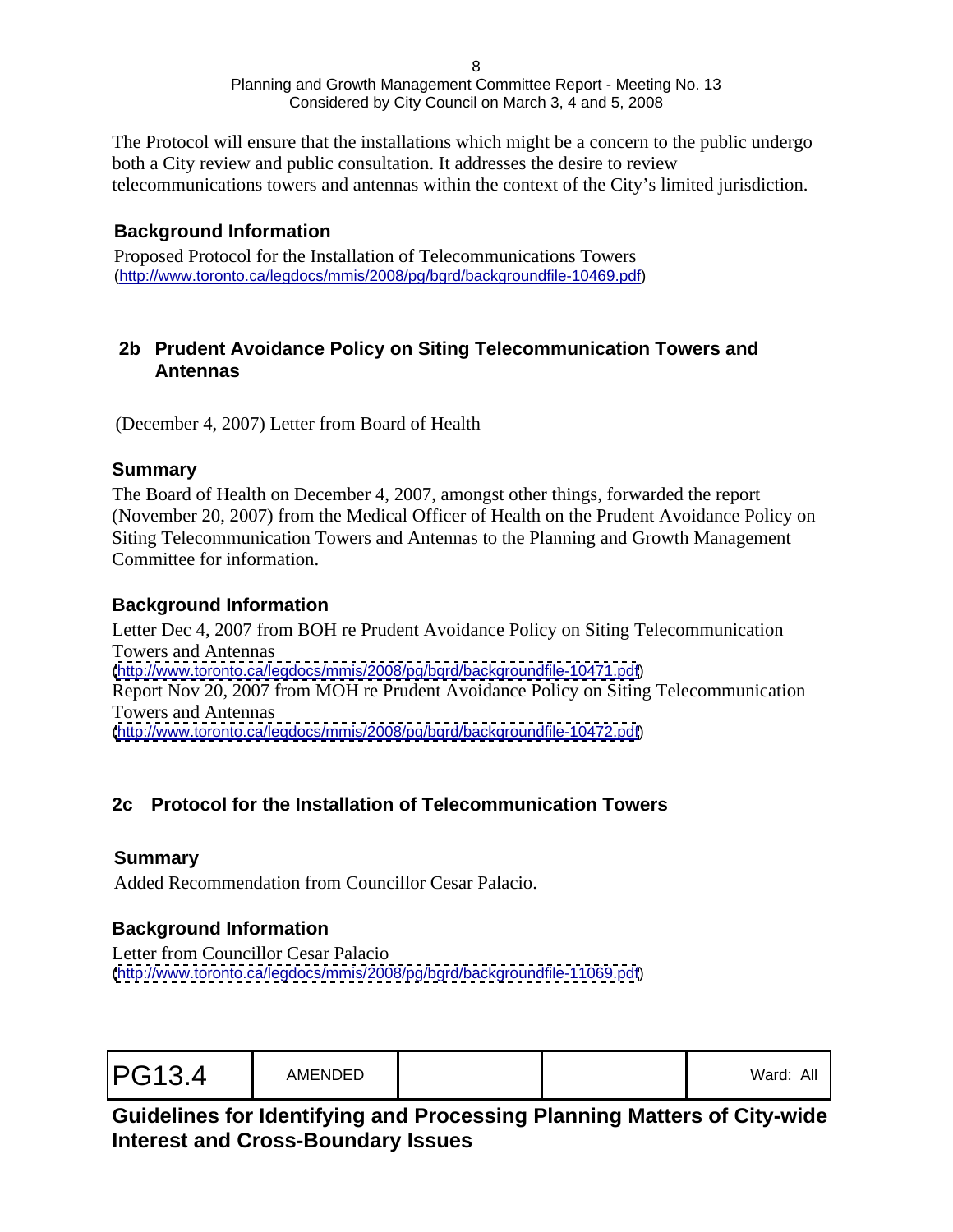## **City Council Decision**

City Council on March 3, 4 and 5, 2008, adopted the following motions:

- 1. City Council adopt the modified Guidelines contained in Revised Attachment 1 submitted by Councillor Vaughan, which set out a process for dealing with City-wide planning matters**,** subject to:
	- a. amending Section B, entitled "Guidelines for Determining City-Wide Interest", by:
		- i. deleting the preamble and replacing it with the following:

"A planning matter, other than a planning application, will be considered to have a City-wide interest if it meets at least one of the criteria listed below, in which case the Planning and Growth Management Committee will have carriage of the issue. Identification of the City-wide interest will be included as part of the initial report on the item and the local Councillor(s) will be so notified prior to the Committee's consideration of the item:";

- ii. adding to the second bullet point, under Part B.3., the words "(in more than one Community Council area)", so that it reads as follows:
	- "The determination of whether a new Secondary Plan should  $\bullet$ be created (in more than one Community Council area);"; and
- b. amending Section C, entitled "Process", by deleting from the preamble to subsections B, C and D the words "subject to the approval of City Council", so that the preambles to these subsections now read as follows:
	- "B. Process for dealing with planning policy and research work of the City Planning Division identified to be of City-wide interest:";
	- "C. Process for dealing with transportation related matters of the City Planning Division for planning matters identified to be of City-wide interest:"; and
	- "D. Process for dealing with City Planning Division administrative matters:".
- 2. The Acting Chief Planner and Executive Director, City Planning, be requested to report to the Planning and Growth Management Committee, within three (3) months, on a protocol to report to Community Councils and/or the Planning and Growth Management Committee on development applications and Official Plan Amendments (OPAs) in municipalities which are on the City of Toronto boundaries.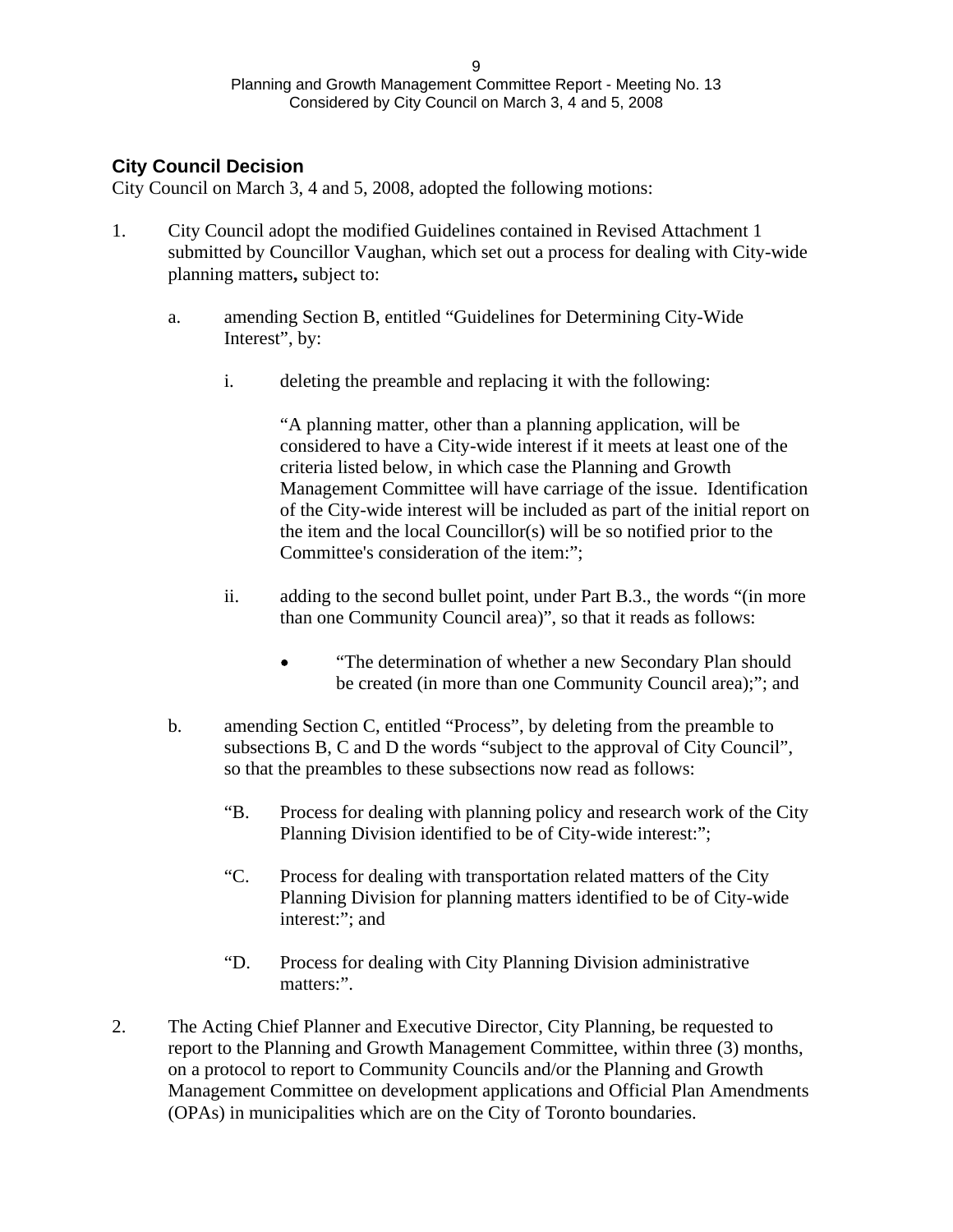### **[Link to approved Guidelines for Identifying and Processing Planning Matters of](http://www.toronto.ca/legdocs/mmis/2008/cc/bgrd/pg13.4att.pdf)  City-wide Interest and Cross-Boundary Issues**

(January 28, 2008) Report from Chief Planner and Executive Director, City Planning Division

 $\frac{1}{2}$  , and the contract of the contract of the contract of the contract of the contract of the contract of

## **Committee Recommendations**

The Planning and Growth Management Committee recommends that:

1. City Council adopt the modified Guidelines contained in Revised Attachment 1 submitted by Councillor Vaughan, which set out a process for dealing with City-wide planning matters.

## **Financial Impact**

There are no financial implications resulting from the adoption of this report.

## **Summary**

Planning and Growth Management Committee at its meeting on January 10, 2008 deferred consideration of the report entitled 'Guidelines for Identifying and Processing Planning Matters of City-wide Interest and Cross-Boundary Issues' to enable staff to give consideration to the submissions received on this item at the meeting and to report back to the Committee at its meeting on February 13, 2008.

Following review of the submissions received on this item and further consultation with ratepayer representatives staff recommend modifications to the Guidelines to address some of the concerns raised by the ratepayers. The attached Guidelines (see Attachment 1) have been revised to reflect recommended changes resulting from these discussions.

## **Background Information**

Guidelines for Identifying ... City-Wide Interest and Cross-Boundary Issues [\(http://www.toronto.ca/legdocs/mmis/2008/pg/bgrd/backgroundfile-10461.pdf](http://www.toronto.ca/legdocs/mmis/2008/pg/bgrd/backgroundfile-10461.pdf))

## **Communications**

(January 7, 2008) e-mail from Pamela Spence (PG.Main.PG13.4.1) (January 8, 2008) e-mail from William deBacker, President, Edithvale-Yonge Community Association (PG.Main.PG13.4.2) (January 9, 2008) e-mail from Anne E. McConnell, Vice President, Edithvale-Yonge Community Association (PG.Main.PG13.4.3) (January 9, 2008) e-mail from Nicholas Singh, President, Swansea Area Ratepayers' Association (PG.Main.PG13.4.4) (January 9, 2008) letter from John Smart, President, Teddington Park Residents' Association (PG.Main.PG13.4.5) (January 14, 2008) e-mail from Paul Baker, South Armor Hights Residents' Association (PG.Main.PG13.4.6)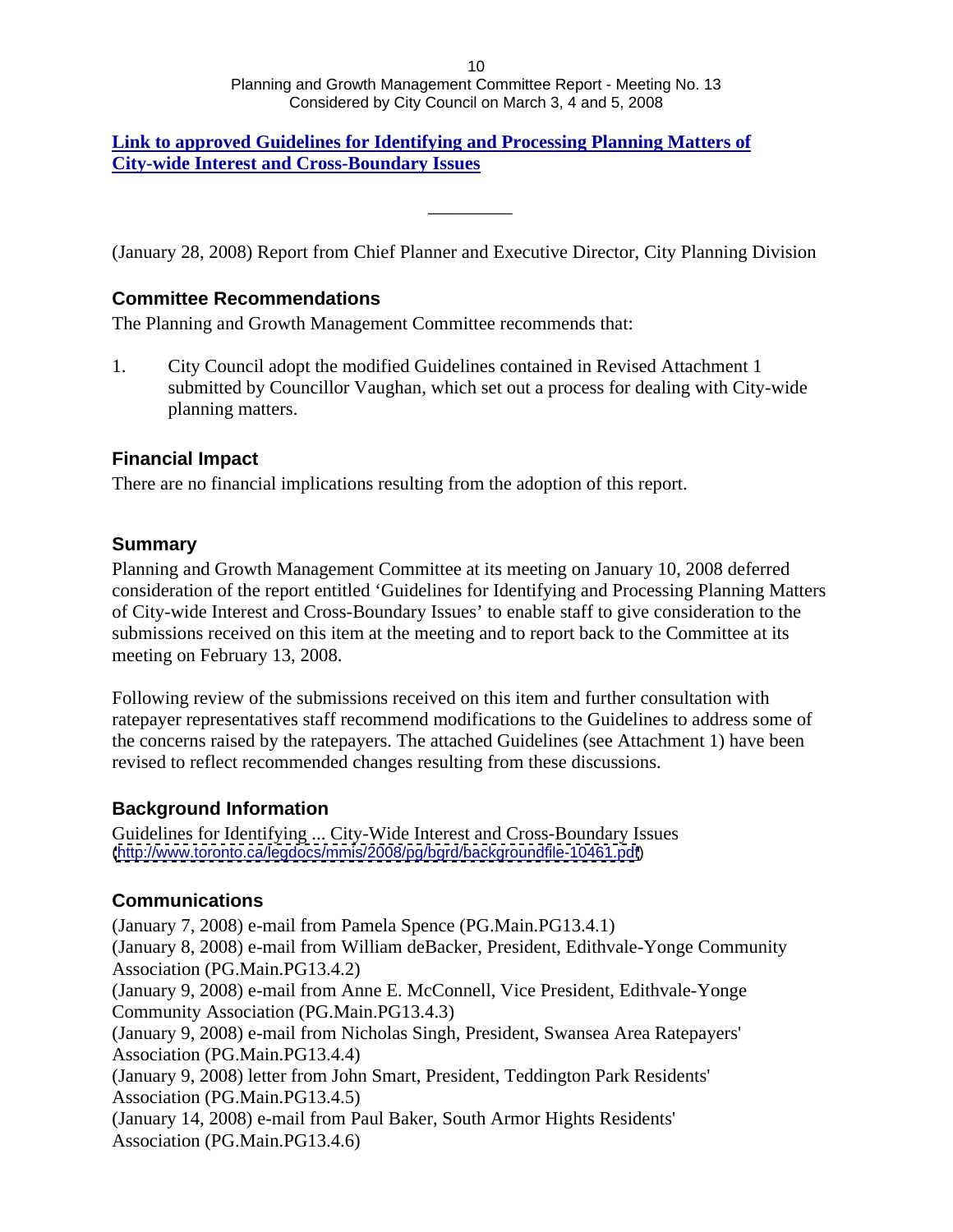(February 10, 2008) e-mail from Board of Directors, Kingsway Park Ratepayers Inc. (PG.New.PG13.4.7)

(February 11, 2008) e-mail from Sheryl Macdonald (PG.New.PG13.4.8)

(February 11, 2008) letter from William H. Roberts, Barrister and Solicitor (PG.New.PG13.4.9)

# **Additional Communications (City Council)**

- (February 21, 2008) from David Fleming, Executive Secretary, Swansea Area Ratepayers' Association (PG13.4.10)
- (February 28, 2008) from George Milbrandt, Co-Chair, Federation of North Toronto Residents' Associations (PG13.4.11)
- (February 21, 2008) from Ingrid Furtado, Chair, Beach Triangle Residents Association (PG13.4.12)
- (February 28, 2008) from Helmut Hock, Vice President, Lawrence Park Ratepayers Association (PG13.4.13)
- (February 27, 2008) from Peter and Eleanor Loebel (PG13.4.14)
- (February 28, 2008) from Anne E. McConnell, Vice-President, Edithvale-Yonge Community Association (PG13.4.15)
- (February 28, 2008) from Brian Maguire, Secretary, Forest Hill Homeowners' Association (PG13.4.16)
- (February 27, 2008) from T.A. Bryk (PG13.4.17)
- (February 29, 2008) from John Smart, President, Teddington Park Residents Association (PG13.4.18)
- (February 26, 2008) from Wolfgang Kaufmann, President, Metropolitan Toronto Condominium Corporation No. 1077 (PG13.4.19)
- (February 29, 2008) from Cindy Weiner, President, St. Andrew's Ratepayers Association (PG13.4.20)
- (February 29, 2008) from Geoff Kettel, President, Leaside Property Owners Association Incorporated (PG13.4.21)
- (March 2, 2008) from Ben Daube, President, Sherwood Park Ratepayers' Association (PG13.4.22)
- (March 3, 2008) from Matthias Schlaepfer (PG13.4.23)
- (March 3, 2008) from Anna Traer, Director, Kingsway Park Ratepayers Inc. (PG13.4.24)

# **Speakers**

Councillor Cliff Jenkins, Ward 25 Don Valley West

# **4a Guidelines for Identifying and Processing Planning Matters of City-wide Interest and Cross-Boundary Issues**

(December 13, 2007) Report from Chief Planner and Executive Director, City Planning Division **Division** 

# **Financial Impact**

There are no financial implications resulting from the adoption of this report.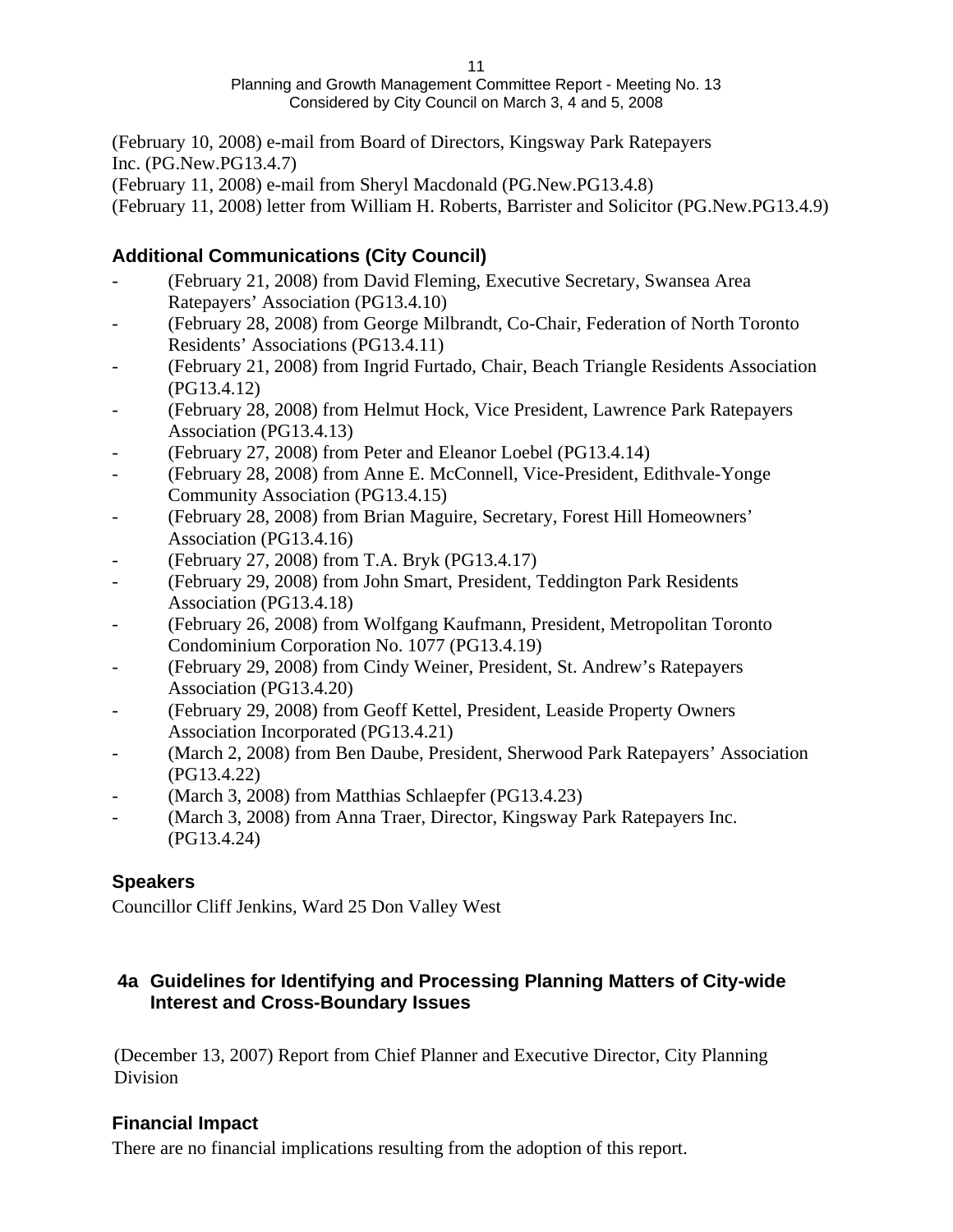## **Summary**

Planning and Growth Management Committee at its meeting on May 31, 2007 deferred consideration of the report entitled 'Guidelines for Identifying and Processing Planning Matters of City-wide Interest and Cross-Boundary Issues' to enable the Chair and the Chief Planner and Executive Director of City Planning to consult with Committee members to create a solution which protects overall City Planning interests, without unnecessarily removing jurisdiction from Community Councils.

Following consultation with Committee members, Staff has modified the 'Guidelines for Identifying and Processing Planning Matters of City-wide Interest and Cross-Boundary Issues' to address the singular concern raised by some Committee members regarding whether Planning and Growth Management Committee or Community Councils would be responsible for dealing with the creation of a new Secondary Plan or amending the boundaries of an existing Secondary Plan. The attached guidelines (see Attachment 1) have been revised to reflect recommended changes resulting from these discussions.

## **Background Information**

Guidelines for Identifying and Processing Planning Matters of City-wide Interest and Cross- Boundary Issues [\(http://www.toronto.ca/legdocs/mmis/2008/pg/bgrd/backgroundfile-10473.pdf](http://www.toronto.ca/legdocs/mmis/2008/pg/bgrd/backgroundfile-10473.pdf))

## **4b Guidelines for Identifying and Processing Planning Matters of City-wide Interest and Cross-Boundary Issues**

## **Summary**

Councillor Vaughan submitted the Revised Attachment 1 of the report (January 28, 2008) from the Chief Planner and Executive Director, City Planning Division.

## **Background Information**

Revised Attachment 1 - Guidelines for Identifying and Processing Planning Matters [\(http://www.toronto.ca/legdocs/mmis/2008/pg/bgrd/backgroundfile-11270.pdf](http://www.toronto.ca/legdocs/mmis/2008/pg/bgrd/backgroundfile-11270.pdf))

| PG13.5<br>NO AMENDMENT |  |  | .<br>$\sim$ 11<br>_Ward |  |
|------------------------|--|--|-------------------------|--|
|------------------------|--|--|-------------------------|--|

# **Adoption of The Standards and Guidelines for the Conservation of Historic Places in Canada**

## **City Council Decision**

City Council on March 3, 4 and 5, 2008, adopted the following motions:

1. City Council adopt The Standards and Guidelines for the Conservation of Historic Places in Canada as the official document guiding planning, stewardship and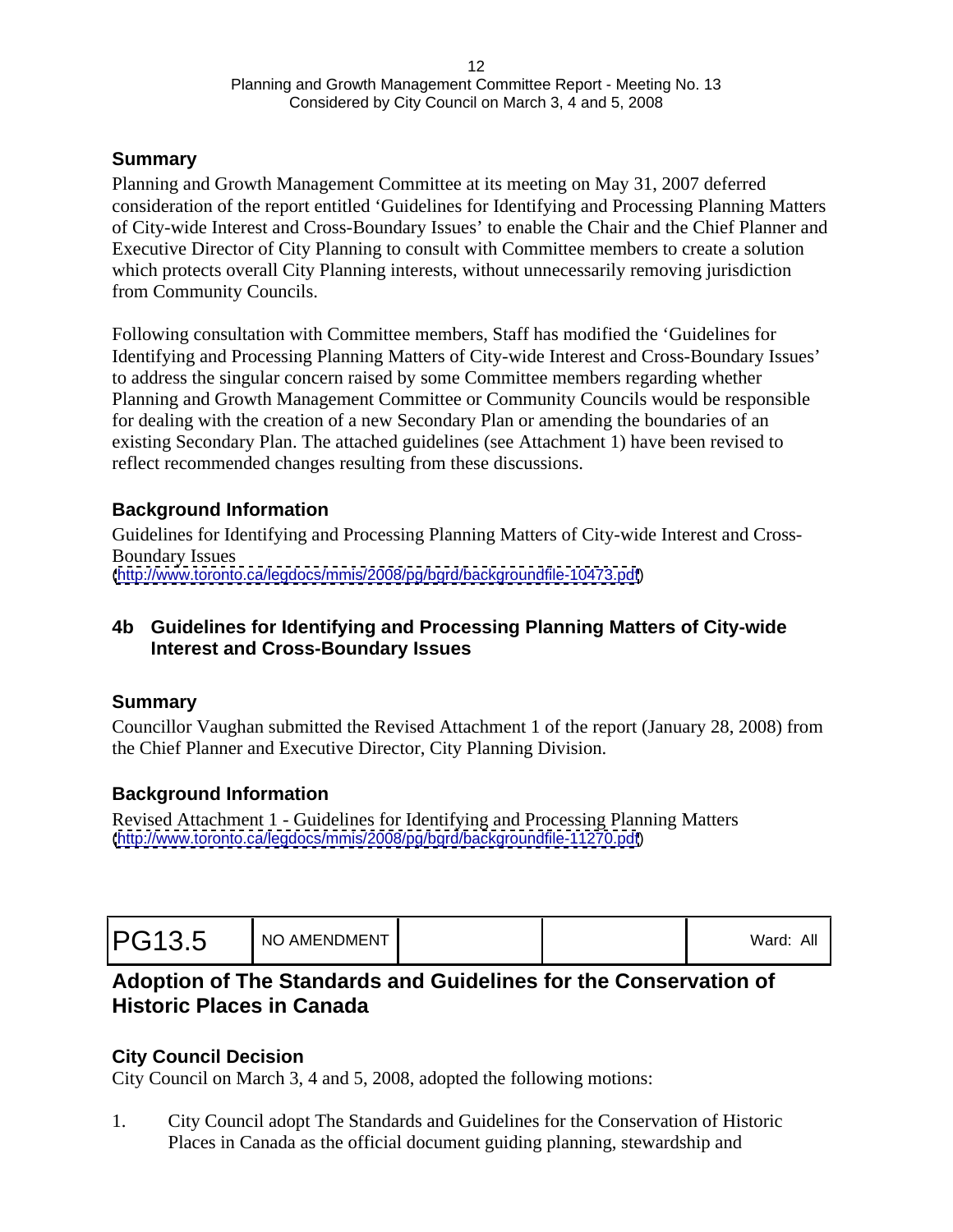conservation approach for all listed and designated heritage resources within the City of Toronto.

 $\frac{1}{2}$  , and the contract of the contract of the contract of the contract of the contract of the contract of

2. The Standards and Guidelines for the Conservation of Historic Places in Canada be updated as new content is made available by the Parks Canada Agency or the Historic Places Initiative and its partners.

(January 15, 2008) Report from Chief Planner and Executive Director, City Planning Division

## **Committee Recommendations**

The Planning and Growth Management Committee recommends that:

- 1. City Council adopt The Standards and Guidelines for the Conservation of Historic Places in Canada as the official document guiding planning, stewardship and conservation approach for all listed and designated heritage resources within the City of Toronto.
- 2. The Standards and Guidelines for the Conservation of Historic Places in Canada be updated as new content is made available by the Parks Canada Agency or the Historic Places Initiative and its partners.

## **Financial Impact**

There is no financial impact associated with the adoption of these recommendations.

#### **Summary**

This report recommends the adoption of The Standards and Guidelines for the Conservation of Historic Places in Canada as the official standards and guidelines for planning, stewardship and conservation of heritage resources within the City of Toronto.

The Standards and Guidelines for the Conservation of Historic Places in Canada is a benchmark document to guide the conservation approach to recognized heritage resources. Adopted standards and guidelines ensure consistent stewardship and transparent decision making for advisory groups, council, developers and staff.

## **Background Information**

Adoption of The Standards and Guidelines for the Conservation of Historic Places in Canada [\(http://www.toronto.ca/legdocs/mmis/2008/pg/bgrd/backgroundfile-10072.pdf](http://www.toronto.ca/legdocs/mmis/2008/pg/bgrd/backgroundfile-10072.pdf))

## **5a Adoption of the Standards and Guidelines for the Conservation of Historic Places in Canada**

(January 25, 2008) Report from Toronto Preservation Board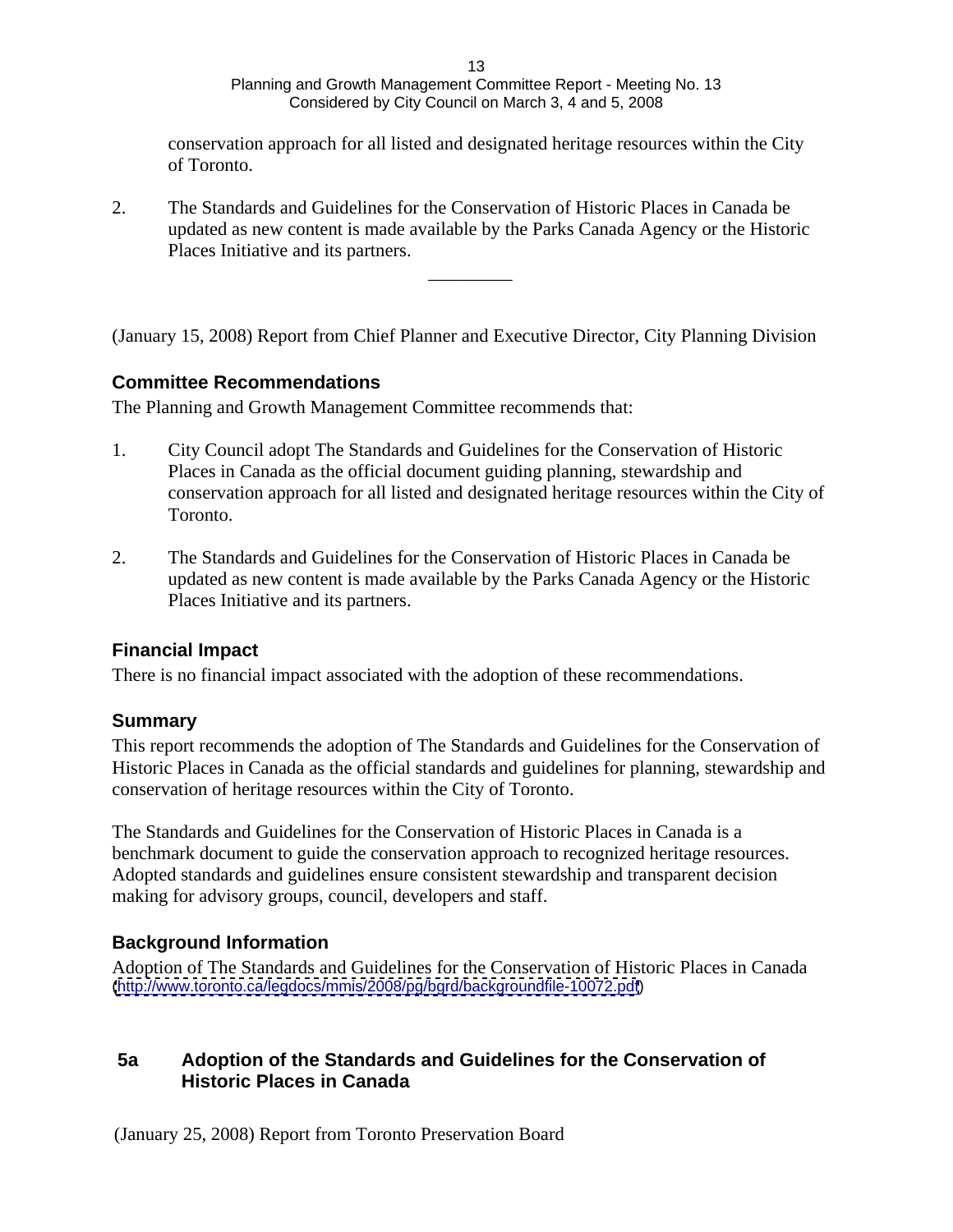## **Summary**

Advising of the action taken by the Toronto Preservation Board on a report dated January 15, 2008 from the Chief Planner and Executive Director, Planning Division.

## **Background Information**

Adoption of the Standards and Guidelines for the Conservation of Historic Places in Canada [\(http://www.toronto.ca/legdocs/mmis/2008/pg/bgrd/backgroundfile-10255.pdf](http://www.toronto.ca/legdocs/mmis/2008/pg/bgrd/backgroundfile-10255.pdf))

## **2008 Avenue Studies**

## **City Council Decision**

City Council on March 3, 4 and 5, 2008, adopted the following motions:

- 1. City Council endorse the following areas for study as Avenue in 2008:
	- a. Bloor Street West from Dundas Street West to Keele Street; and
	- b. Kingston Road from west of Danforth Avenue to east of Chine Drive in the Cliffside Community.
- 2. In accordance with Section 27-60, Removal of a Matter from Committee, Council assume the jurisdiction for the proposed Avenue Study of Yonge Street, from Cummer Avenue to Steeles Avenue, and the comprehensive analysis of that portion of Yonge Street, and that Council adopt the following:
	- a. the Avenue Study of Yonge Street, from Cummer Avenue to Steeles Avenue, be approved, consisting of two phases, Phase 1 to consist of a comprehensive analysis of traffic capacity on Yonge Street, from north of Steels Avenue to Highway 401 together with an examination of current and projected transit capacity during the peak period, immediately followed with Phase II, the Avenue Study, and direct that this study be done in 2009;
	- b. the Acting Chief Planner and Executive Director, City Planning, in consultation with the two local councillors, develop proposed terms of reference for the Avenue study, for approval by North York Community Council;
	- c. the Acting Chief Planner and Executive Director, City Planning, in consultation with the two local councillors, develop a plan for community consultation, for approval by North York Community Council; and
	- d. the Studies be conducted by North District staff, and that all reports be presented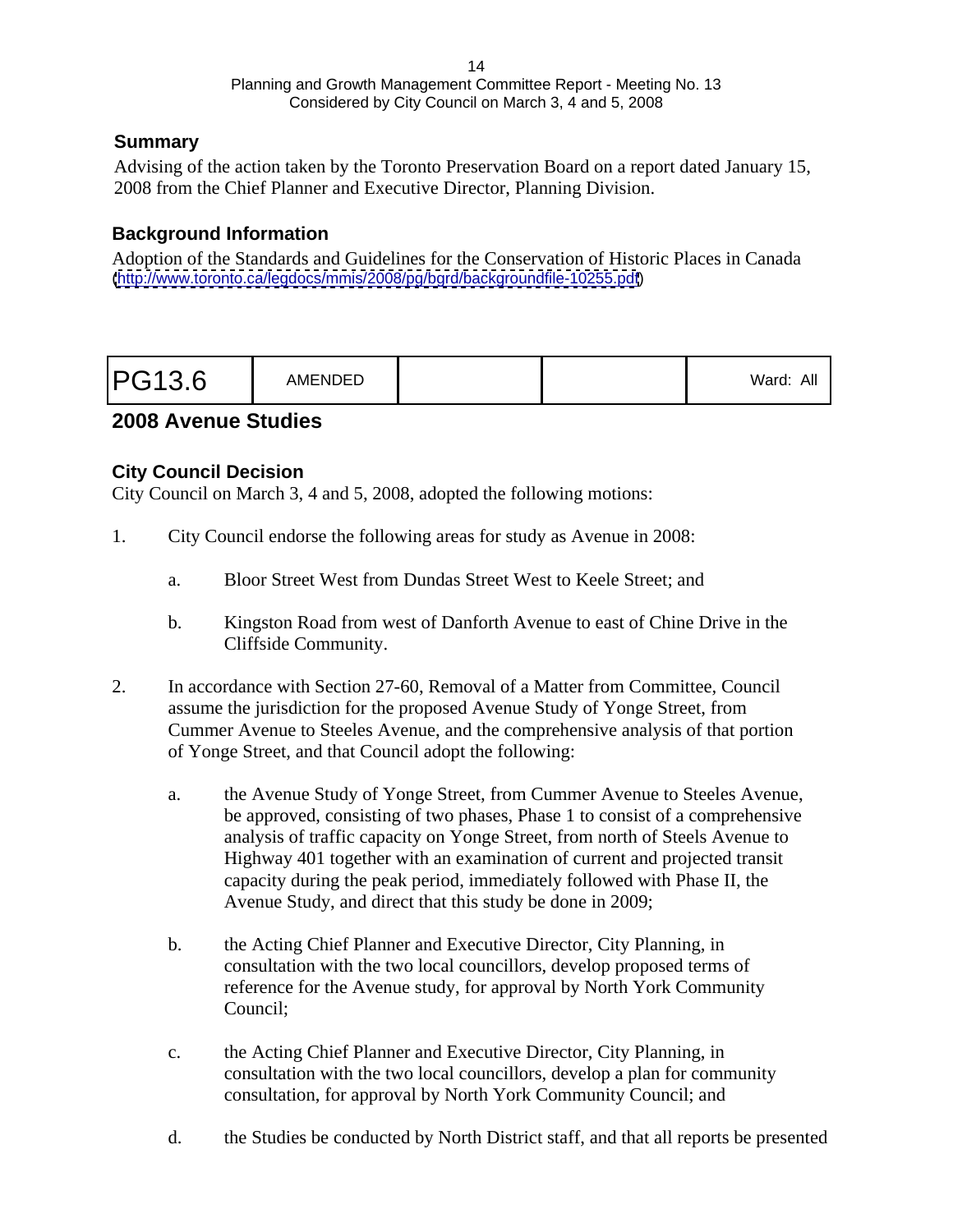#### 15 and the contract of the contract of the contract of the contract of the contract of the contract of the contract of the contract of the contract of the contract of the contract of the contract of the contract of the con Planning and Growth Management Committee Report - Meeting No. 13 Considered by City Council on March 3, 4 and 5, 2008

to North York Community Council for recommendations to Council.

 $\frac{1}{2}$  , and the contract of the contract of the contract of the contract of the contract of the contract of

(January 25, 2008) Report from Chief Planner and Executive Director, City Planning Division

### **Committee Recommendations**

The Planning and Growth Management Committee recommends that:

- 1. City Council endorse the following area for study as Avenue in 2008:
	- a. Bloor Street West from Dundas Street West to Keele Street.

#### **Decision Advice and Other Information**

The Planning and Growth Management Committee:

- 1. deferred the proposed Avenue Study of Yonge Street, from Cummer Avenue to Steeles Avenue, until there is some clarity regarding the possible extension of the Yonge Street Subway to Steeles Avenue;
- 2. requested the Acting Chief Planner and Executive Director of City Planning, to undertake a comprehensive analysis of the traffic capacity on Yonge Street, from north of Steeles Avenue to Highway 401, as well as transit capacity, so that such study can inform future discussions of appropriate densities both north and south of Steeles Avenue;
- 3. requested the Acting Chief Planner and Executive Director of City Planning, to report to City Council on March 3, 2008, on the Avenue Study that would replace the Avenue Study for Yonge Street, from Cummer Avenue to Steeles Avenue; and
- 4. requested the Acting Chief Planner and Executive Director of City Planning, as part of the Development Charges review, to consider fully funding Avenue Studies through Development Charges.

#### **Financial Impact**

The recommendations will have no financial impact beyond what has already been approved in the City Planning Division's 2008 Capital Budget.

## **Summary**

This report reviews the outstanding Avenue Study requests and recommends two Avenues for study in 2008: Yonge Street from Cummer Avenue to Steeles Avenue and Bloor Street West from Dundas Street West to Keele Street.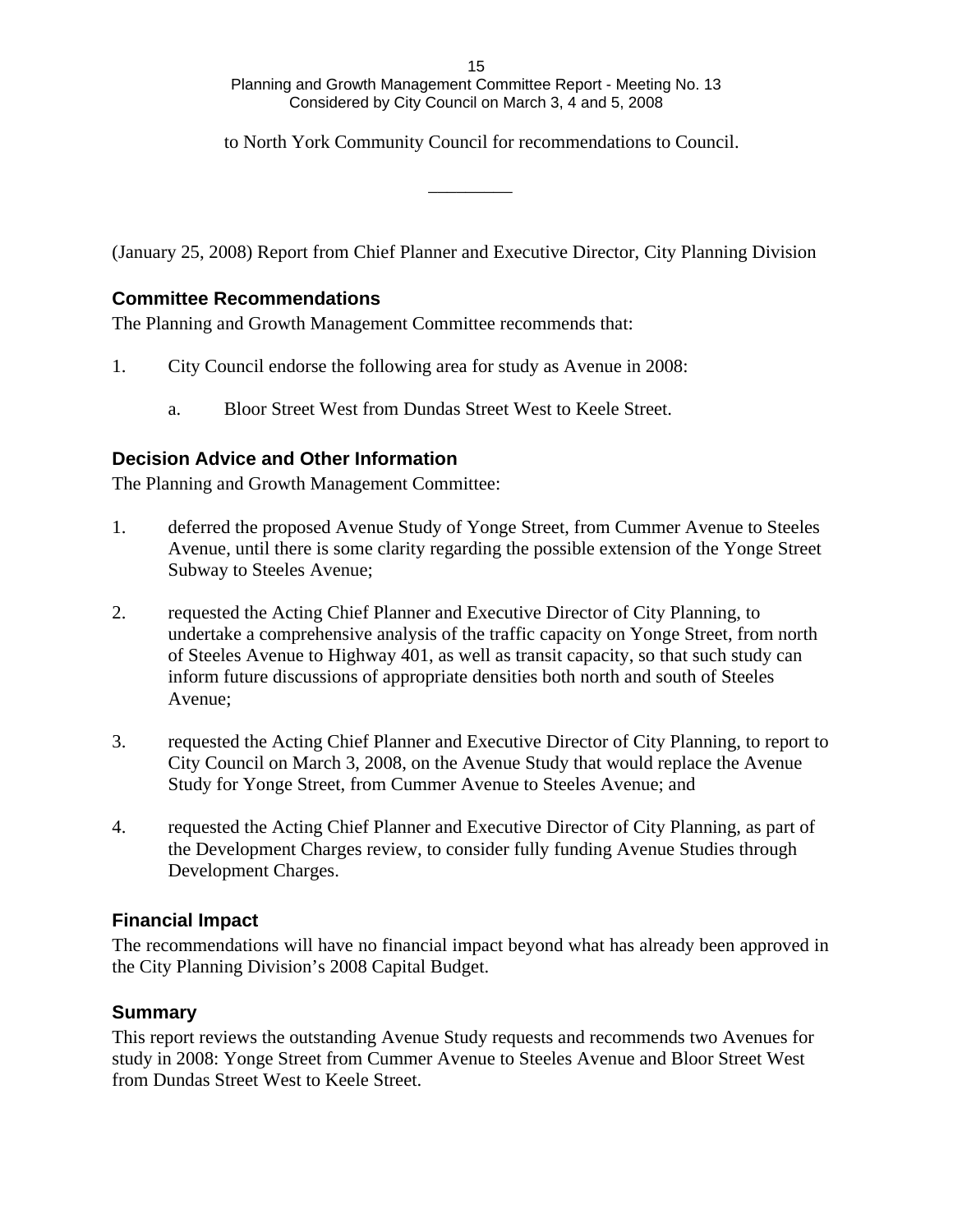# **Background Information**

2008 Avenue Studies [\(http://www.toronto.ca/legdocs/mmis/2008/pg/bgrd/backgroundfile-10463.pdf](http://www.toronto.ca/legdocs/mmis/2008/pg/bgrd/backgroundfile-10463.pdf))

# **Additional Background Information (City Council)**

Report (February 28, 2008) from the Acting Chief Planner and Executive Director, City Planning ([PG13.6a](http://www.toronto.ca/legdocs/mmis/2008/cc/bgrd/pg13.6a.pdf))

## **Communications**

(February 12, 2008) e-mail from Clarence Seunarine, Chair, Roncesvalles-Macdonell Residents' Association (PG.New.PG13.6.1) (February 12, 2008) e-mail from Edward Guca, Chairperson, Bloor By The Park BIA (PG.New.pg13.6.2) (February 12, 2008) e-mail from Hilary Bell and Duncan Farnan, West Bend Community Association (PG.New.PG13.6.3) (February 12, 2008) e-mail from Barry Prophet (PG.New.PG13.6.4)

# **Speakers**

Barry Prophet (Submission Filed) Abby Bushby Duncan Farnan, The West Bend Community Association (Submission Filed) Councillor Gord Perks, Ward 14 Parkdale-High Park

|--|--|--|

# **Sheppard Corridor Study - Final Report**

## **City Council Decision**

City Council on March 3, 4 and 5, 2008, adopted the following motion:

1. City Council forward the report and the findings of the Sheppard Corridor Study to the Toronto Transit Commission (TTC) for consideration during the Transit City, Sheppard East Light Rail Line Class Environmental Assessment Study.

 $\frac{1}{2}$  ,  $\frac{1}{2}$  ,  $\frac{1}{2}$  ,  $\frac{1}{2}$  ,  $\frac{1}{2}$  ,  $\frac{1}{2}$  ,  $\frac{1}{2}$  ,  $\frac{1}{2}$  ,  $\frac{1}{2}$  ,  $\frac{1}{2}$  ,  $\frac{1}{2}$  ,  $\frac{1}{2}$  ,  $\frac{1}{2}$  ,  $\frac{1}{2}$  ,  $\frac{1}{2}$  ,  $\frac{1}{2}$  ,  $\frac{1}{2}$  ,  $\frac{1}{2}$  ,  $\frac{1$ 

(January 25, 2008) Report from Chief Planner and Executive Director, City Planning Division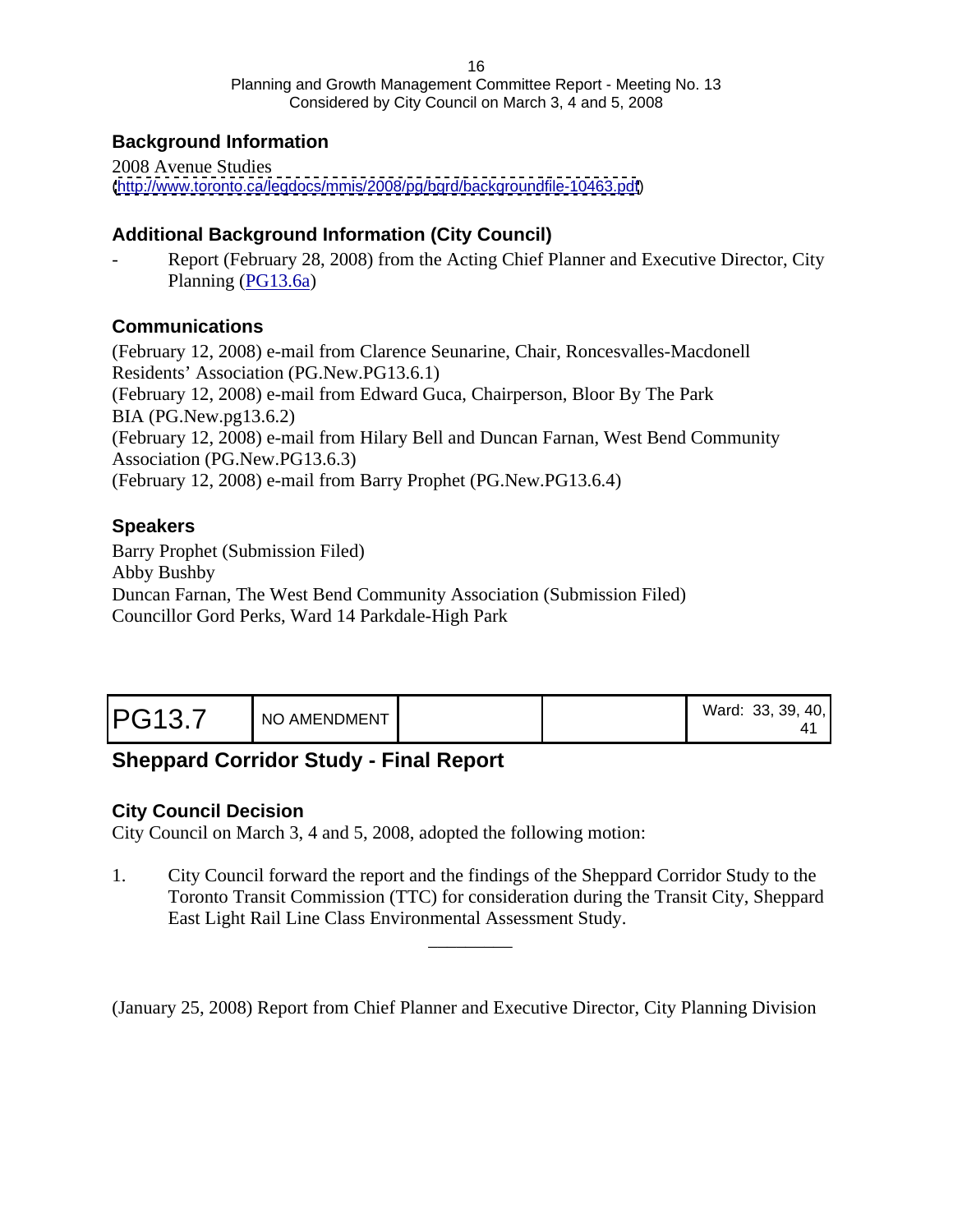#### **Committee Recommendations**

The Planning and Growth Management Committee recommends that:

1. City Council forward the report and the findings of the Sheppard Corridor Study to the Toronto Transit Commission (TTC) for consideration during the Transit City, Sheppard East Light Rail Line Class Environmental Assessment Study.

#### **Financial Impact**

The recommendations in this report have no financial impact.

## **Summary**

The Sheppard Corridor Study Area extends from Don Mills Road to McCowan Road. Study findings have identified growth related opportunities within both the short and long term. If realized, these opportunities will result in significant new growth within the Corridor. Recent development approvals alone will add over 6,900 new dwelling units to the Corridor and over a quarter of a million square metres of additional non-residential gross floor area.

The Toronto Transit City - Light Rail Plan, which was announced in early 2007, proposes a network of new light rail transit (LRT) lines in the City, including the Sheppard East Corridor. The Toronto Transit Commission (TTC) has endorsed this plan as the basis and priority for rapid transit expansion in the City.

The Transit City - Sheppard East LRT Corridor, which extends from the Sheppard Subway Don Mills Station east to Meadowvale Road, has been identified by the TTC as a first priority project in order to qualify for available Provincial funding.

In light of the Transit City Plan and recent commitments to fund rapid transit projects, it is important to report on the Sheppard Corridor Study, Phase 2 work at this time in order for these findings to inform and contribute to the required Environmental Assessment (EA) process.

Both the Sheppard Corridor Study and the Transit City Plan acknowledge the important role Sheppard Avenue plays in providing a critical link between the Scarborough and North York Centres and to the City's broader transit network. The realization of an improved Sheppard transit corridor, sooner rather than later, is an important City building initiative which will serve to enhance and strengthen the Corridor's current role.

Staff recommend that the findings of the Sheppard Corridor Study be forwarded to the TTC for consideration during the upcoming transit EA process and that interested parties and the public be advised of the status of the Sheppard Corridor Study by the means identified in this report.

## **Background Information**

Sheppard Corridor Study - Final Report [\(http://www.toronto.ca/legdocs/mmis/2008/pg/bgrd/backgroundfile-10465.pdf](http://www.toronto.ca/legdocs/mmis/2008/pg/bgrd/backgroundfile-10465.pdf))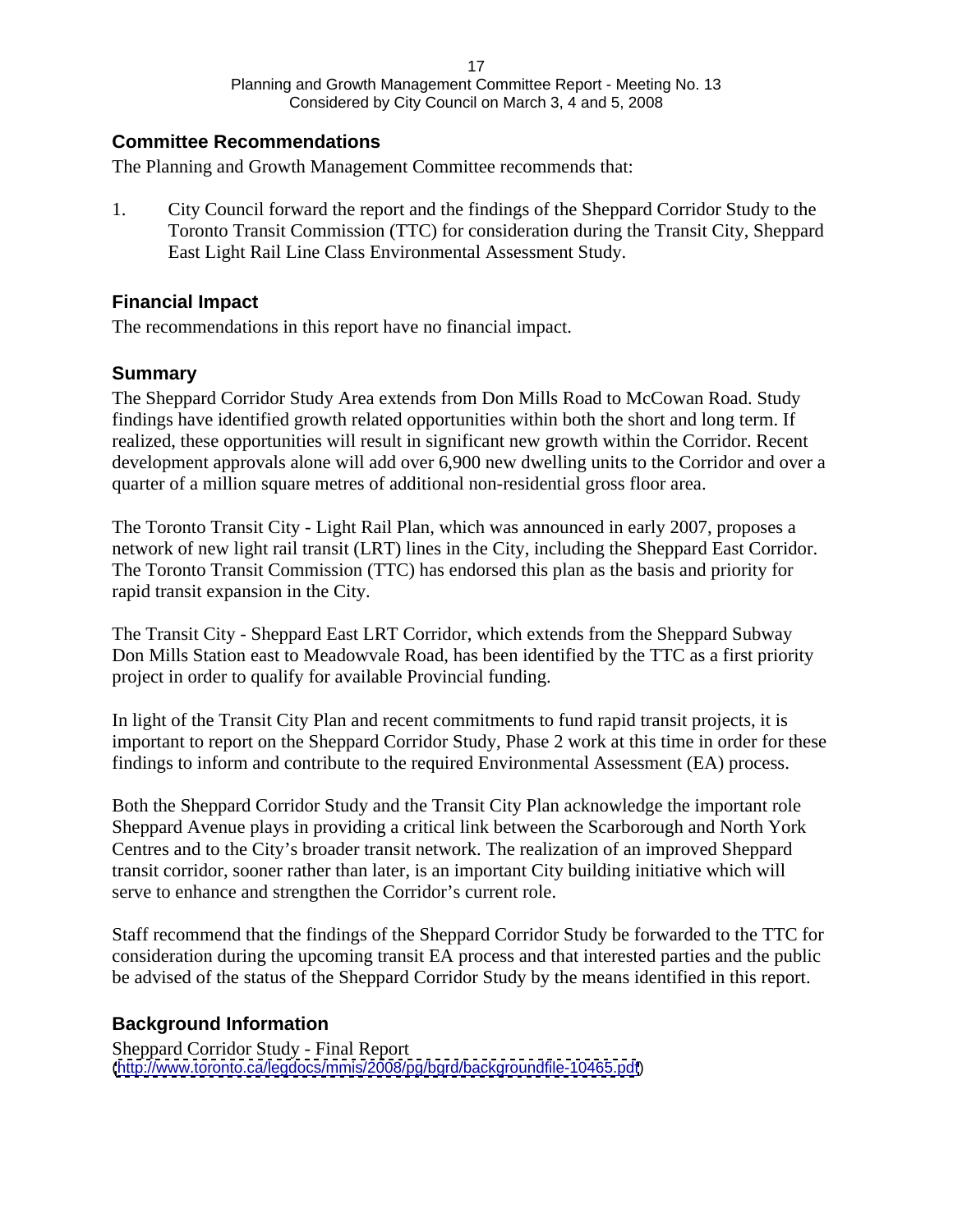| <b>PG13.8</b> | I NO AMENDMENT | Ward:<br>ີດ 4 |  |
|---------------|----------------|---------------|--|
|---------------|----------------|---------------|--|

# **Request for Direction Report - Official Plan Amendment and Zoning Bylaw Amendment Applications 16 Lesmill Road and 840 to 842 York Mills Road**

## **City Council Decision**

City Council on March 3, 4 and 5, 2008, adopted the following motions:

- 1. City Council refuse the proposed Zoning By-law amendment application.
- 2. City Council authorize the City Solicitor and appropriate staff to attend the Ontario Municipal Board hearing to oppose the Official Plan and Zoning By-law amendment applications.

(January 30, 2008) Report from Chief Planner and Executive Director, City Planning Division

 $\frac{1}{2}$  , and the contract of the contract of the contract of the contract of the contract of the contract of

## **Committee Recommendations**

The Planning and Growth Management Committee recommends that:

- 1. City Council refuse the proposed Zoning By-law amendment application.
- 2. City Council authorize the City Solicitor and appropriate staff to attend the Ontario Municipal Board hearing to oppose the Official Plan and Zoning By-law amendment applications.

## **Financial Impact**

The recommendations in this report have no financial impact.

## **Summary**

Applications have been submitted to amend the Toronto Official Plan and North York Zoning By-law to permit the development of a commercial centre consisting of retail uses including a Home Depot, commercial and restaurant uses on the site at 16 Lesmill Road and 840 to 842 York Mills Road. The proposed gross floor area is 27,339 square metres.

Home Depot has appealed their Official Plan amendment application to the Ontario Municipal Board due to the City's failure to make a decision on the application. They have indicated that they will also be appealing their zoning by-law amendment application to the OMB.

The property is 5.67 ha in size and is located west of the corner of Lesmill Road and York Mills Road. Existing uses on the site include an industrial operation and warehouse.